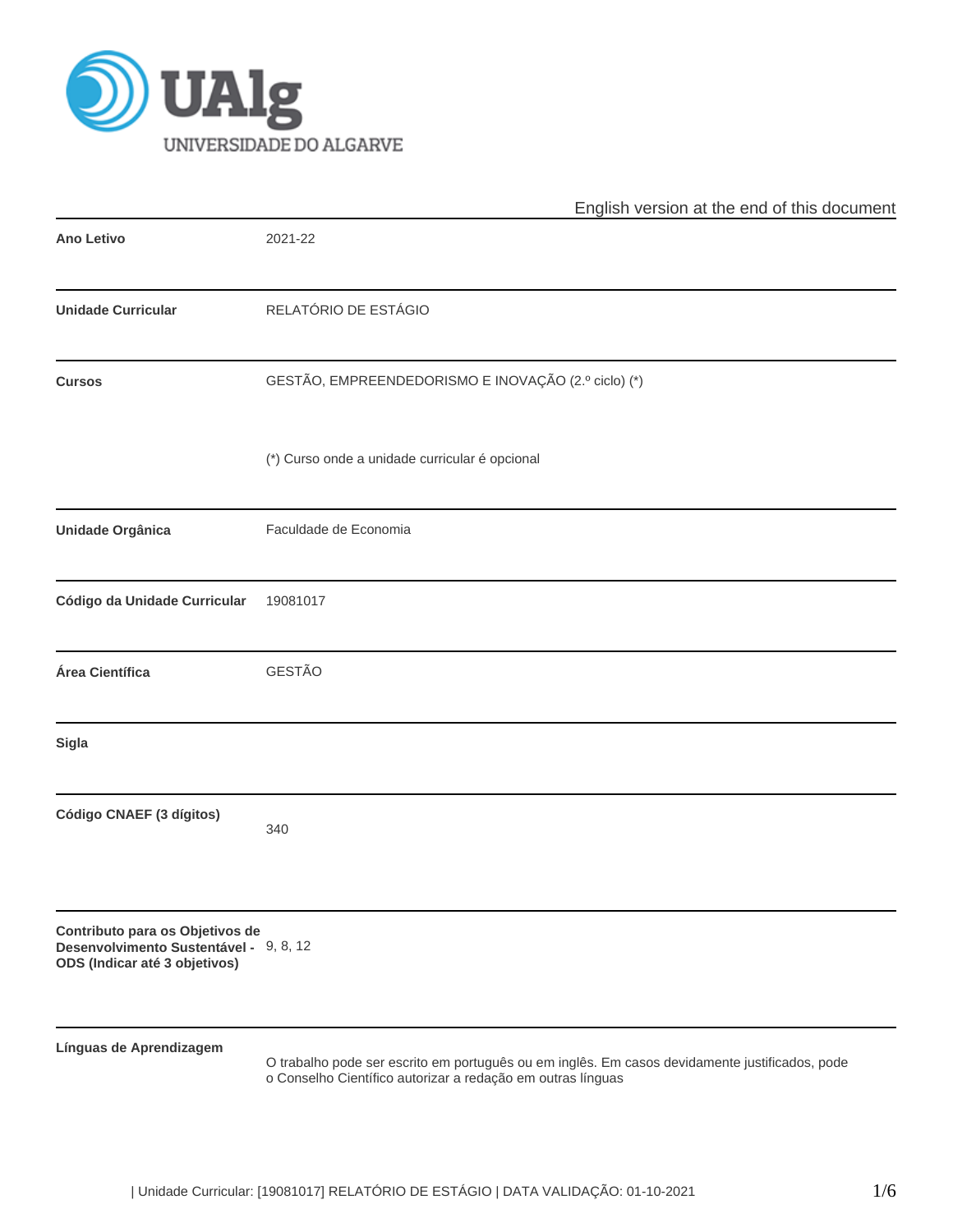

**Modalidade de ensino**

Em regime de acompanhamento pelo orientador e supervisor de estágio.

**Docente Responsável** Carlos Joaquim Farias Cândido

| <b>DOCENTE</b>                  | <b>TIPO DE AULA</b> | <b>TURMAS</b> | TOTAL HORAS DE CONTACTO (*) |  |  |
|---------------------------------|---------------------|---------------|-----------------------------|--|--|
| I Carlos Joaquim Farias Cândido |                     | OT1           | 40O                         |  |  |

\* Para turmas lecionadas conjuntamente, apenas é contabilizada a carga horária de uma delas.

| <b>ANO</b> | <b>PERIODO DE FUNCIONAMENTO*</b> | <b>HORAS DE CONTACTO</b> | <b>HORAS TOTAIS DE TRABALHO</b> | <b>ECTS</b> |
|------------|----------------------------------|--------------------------|---------------------------------|-------------|
| ാ          | ، ب                              | 400T: 20                 | 840                             | 30          |

\* A-Anual;S-Semestral;Q-Quadrimestral;T-Trimestral

# **Precedências**

Sem precedências

### **Conhecimentos Prévios recomendados**

A inscrição na unidade curricular de Dissertação só pode ser efetuada caso o aluno complete com sucesso um certo número de ECTS no primeiro ano do seu plano de estudos. Este limite está definido no Regulamento de 2.º e 3.ºs ciclos da Universidade do Algarve.

### **Objetivos de aprendizagem (conhecimentos, aptidões e competências)**

Aprofundamento de conhecimentos adquiridos durante o primeiro ano e desenvolvimento de conhecimentos complementares, nomeadamente aptidões de investigação, e aplicação de conhecimentos científicos a casos práticos.

#### **Conteúdos programáticos**

N/A.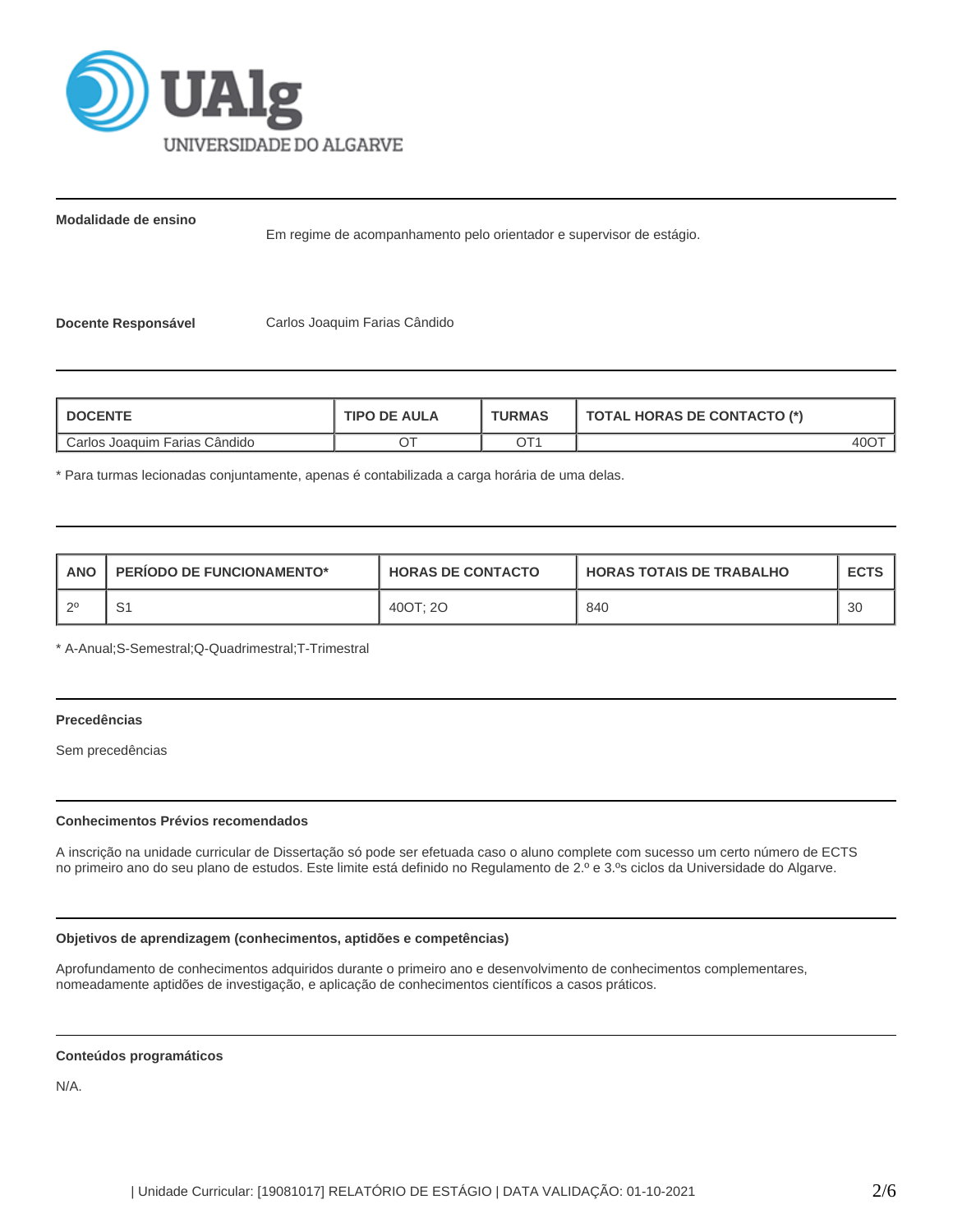

# **Metodologias de ensino (avaliação incluída)**

O trabalho do aluno será acompanhado pelo seu orientador. O trabalho final será avaliado através de prova pública de acordo com o previsto no Regulamento de 2.º e 3.ºs ciclos da Universidade do Algarve.

### **Bibliografia principal**

Saunders et al (2016 ou mais recente) Research methods for business students. Harlow: Pearson.

Quinlan et al (2015 ou mais recente) Business Research Methods. Andover: Cengage.

Gill & Johnson (2010 ou mais recente) Research methods for managers, London: Paul Chapman.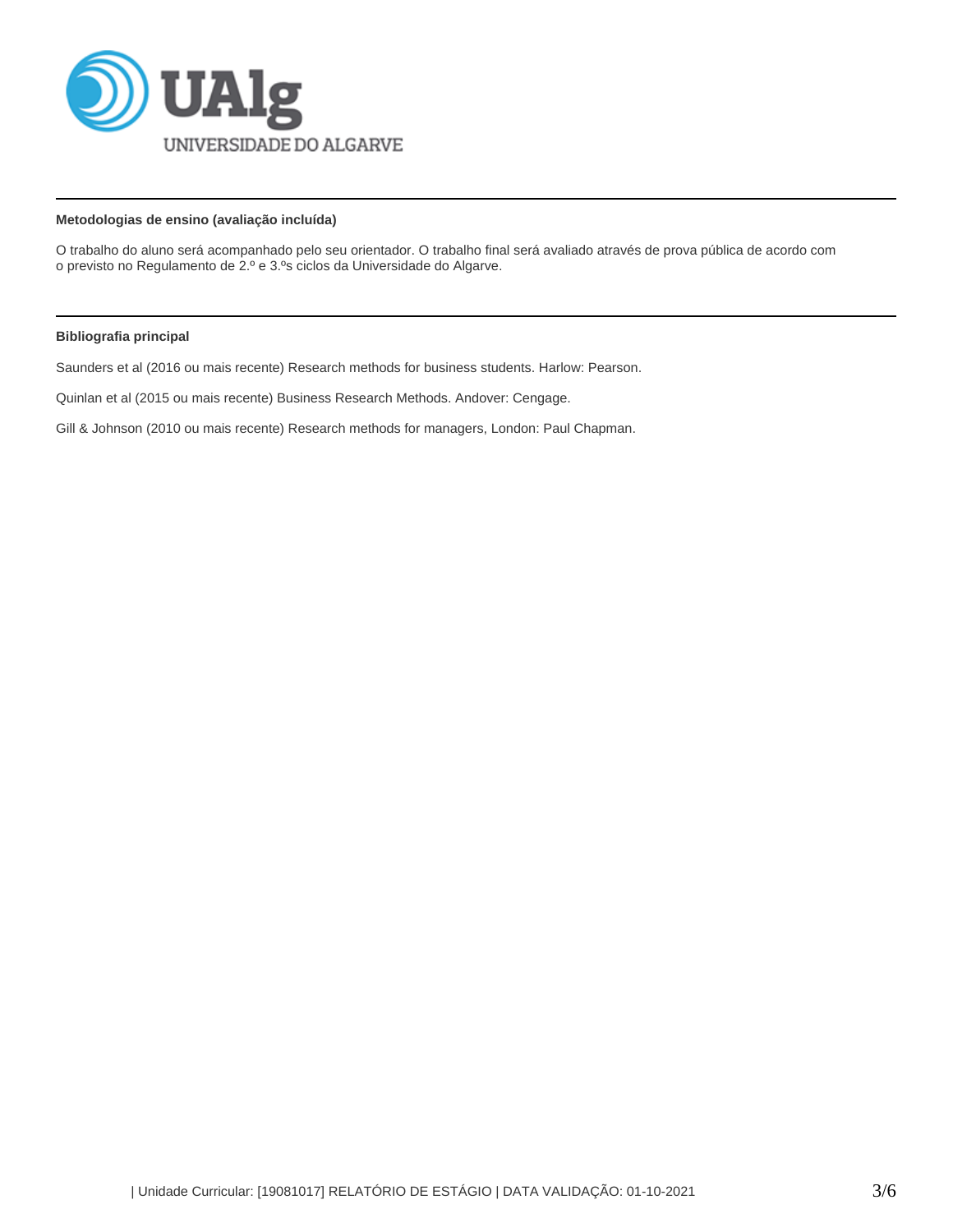

| <b>Academic Year</b>                                                                                   | 2021-22                                                                                                                                                          |
|--------------------------------------------------------------------------------------------------------|------------------------------------------------------------------------------------------------------------------------------------------------------------------|
| <b>Course unit</b>                                                                                     | <b>INTERNSHIP REPORT</b>                                                                                                                                         |
| <b>Courses</b>                                                                                         | MANAGEMENT, ENTREPRENEURSHIP AND INNOVATION (*)<br>Common Branch                                                                                                 |
|                                                                                                        | (*) Optional course unit for this course                                                                                                                         |
| <b>Faculty / School</b>                                                                                | THE FACULTY OF ECONOMICS                                                                                                                                         |
| <b>Main Scientific Area</b>                                                                            |                                                                                                                                                                  |
| Acronym                                                                                                |                                                                                                                                                                  |
| <b>CNAEF code (3 digits)</b>                                                                           | 340                                                                                                                                                              |
| <b>Contribution to Sustainable</b><br><b>Development Goals - SGD</b><br>(Designate up to 3 objectives) | 9, 8, 12                                                                                                                                                         |
| <b>Language of instruction</b>                                                                         | Portuguese or English. Other languages mais be acepted by the Conselho Cientifico.                                                                               |
| <b>Teaching/Learning modality</b>                                                                      | Research work conducted by the student, with supervision by an academic staff member from the<br>Universidade do Algarve and a supervisor from the organization. |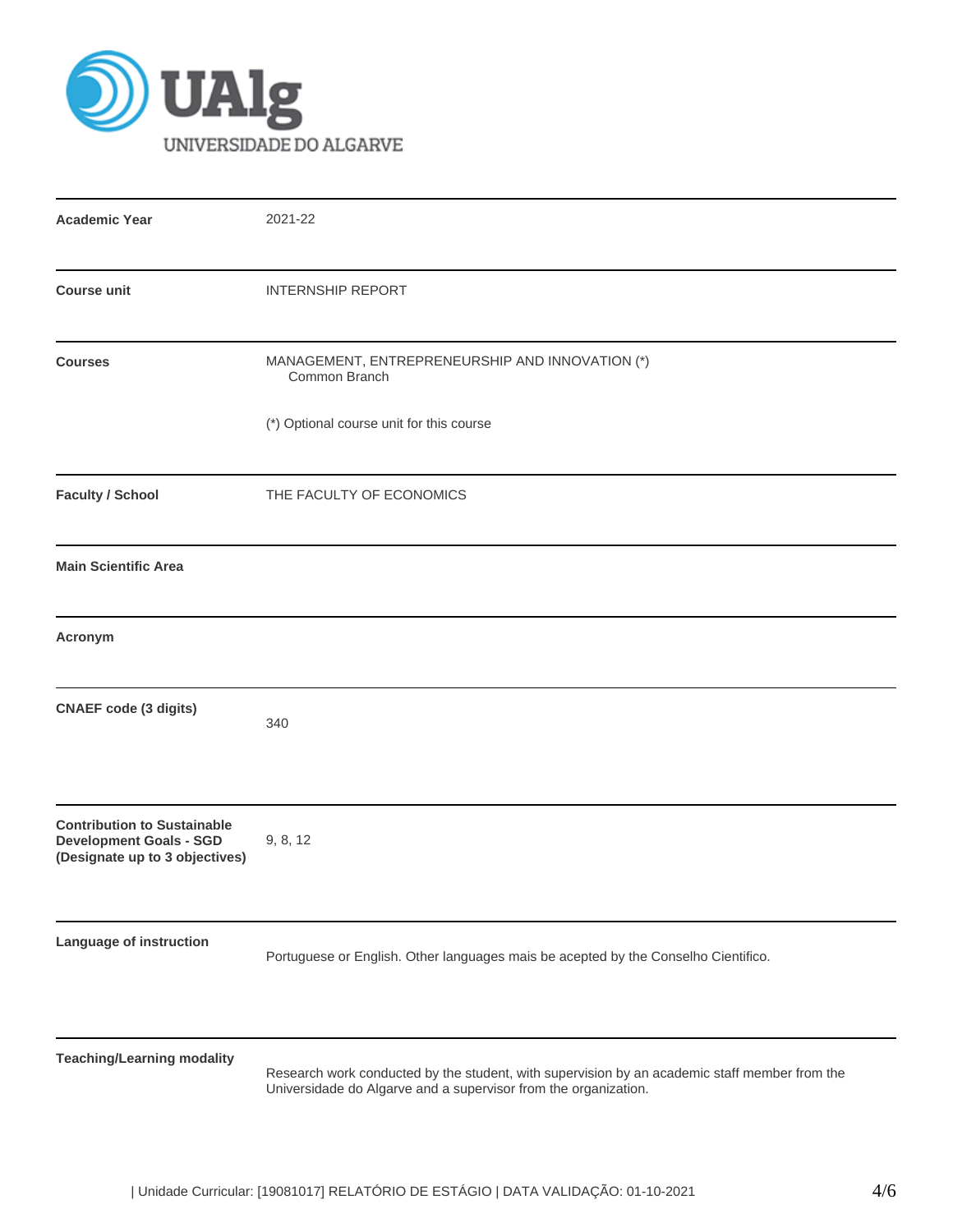

**Coordinating teacher** Carlos Joaquim Farias Cândido

| Teaching staff                             | <b>Type</b> | Classes                                 | Hours (*` |  |
|--------------------------------------------|-------------|-----------------------------------------|-----------|--|
| <sup>'</sup> Carlos Joaquim Farias Cândido | $\sim$ $-$  | $\mathop{\widehat{\hbox{--}}}\nolimits$ | 40C       |  |

\* For classes taught jointly, it is only accounted the workload of one.

| Con |    | <b>TD</b>      |    | <u>те</u> |    |    |          | otal |
|-----|----|----------------|----|-----------|----|----|----------|------|
|     | ıc | ''<br>$\cdots$ | ΠС | IЮ        | ШC | ۱л | Н۴<br>н۷ |      |

T - Theoretical; TP - Theoretical and practical ; PL - Practical and laboratorial; TC - Field Work; S - Seminar; E - Training; OT - Tutorial; O - Other

### **Pre-requisites**

no pre-requisites

### **Prior knowledge and skills**

Students must complete a number of ECTS in their first year in order to be eligible to continue into their dissertation period. Please refer to the Regulamento de 2.º e 3.ºs ciclos da Universidade do Algarve for details.

## **The students intended learning outcomes (knowledge, skills and competences)**

Development of previous knowledge and competencies acquired in the first year of the course and of complementary knowledge and competencies, including research competencies and ability to apply scientific knowledge to organizational problems.

#### **Syllabus**

N/A.

# **Teaching methodologies (including evaluation)**

Students must by supervised by an academic staff member of the Universidade do Algarve. Assessment is via a viva. Please refer to the Regulamento de 2.º e 3.ºs ciclos da Universidade do Algarve for details.